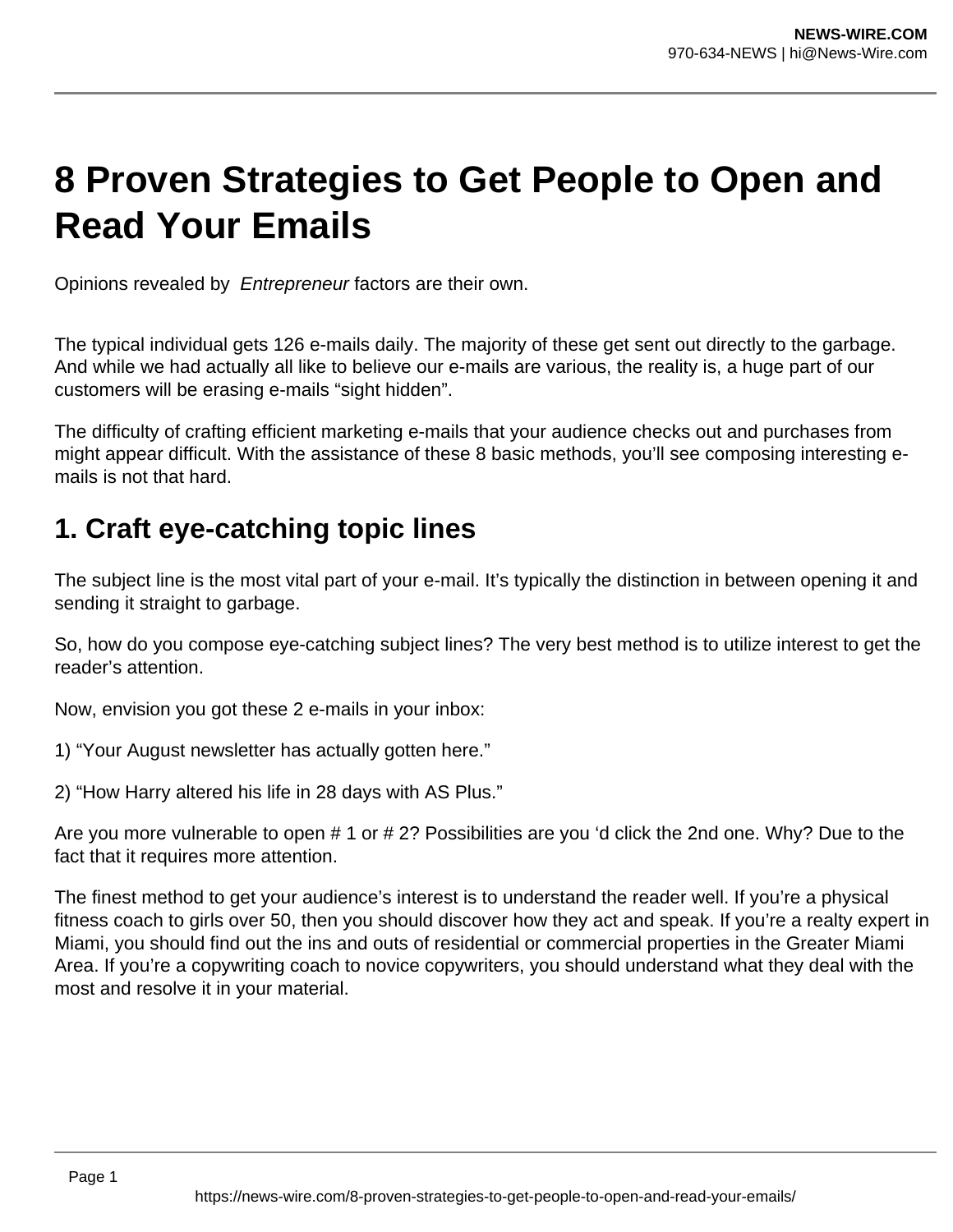Using your audience's terminology will be a foolproof method to craft eye-catching subject lines, so your perfect customer opens your e-mails and eagerly anticipates them.

#### **Related: How to Write Better Email Subject Lines**

# **2. Narrate**

Don't hesitate of sharing individual stories. The more individual– the much better. Individuals purchase from individuals. And the very best method to connect to your audience is to inform them a psychological story.

How did you end up being a business owner? What did you need to get rid of on your method to success? What errors and failures did you make? What lessons can your audience gain from them?

All these can be various stories in various e-mails. The more open, truthful and susceptible you are in these stories, the much better.

People will connect to your story and relate to it, and your brand name will grow as an outcome.

#### **Related: How to Use Storytelling to Sell Your Brand and Vision**

# **3. Correspond**

" Consistency is the essential to success." I'm sure you've heard this a million times. It's a cliché since it's real.

In the case of e-mail marketing, consistency uses not just to how typically you compose however likewise to what style or language you utilize in your e-mails:

Once a week, two times a month, every day? Pick how typically you're going to email your list, and stay with it. Nobody likes getting random e-mails at random times.

If you send out standard HTML e-mails, stick to them. Do not alter their style whenever you struck the "send out" button. This will puzzle your audience. And a baffled reader does not purchase.

Be constant with your tone/voice. If you do not swear when you talk, it would be odd if you did it in your e-mails.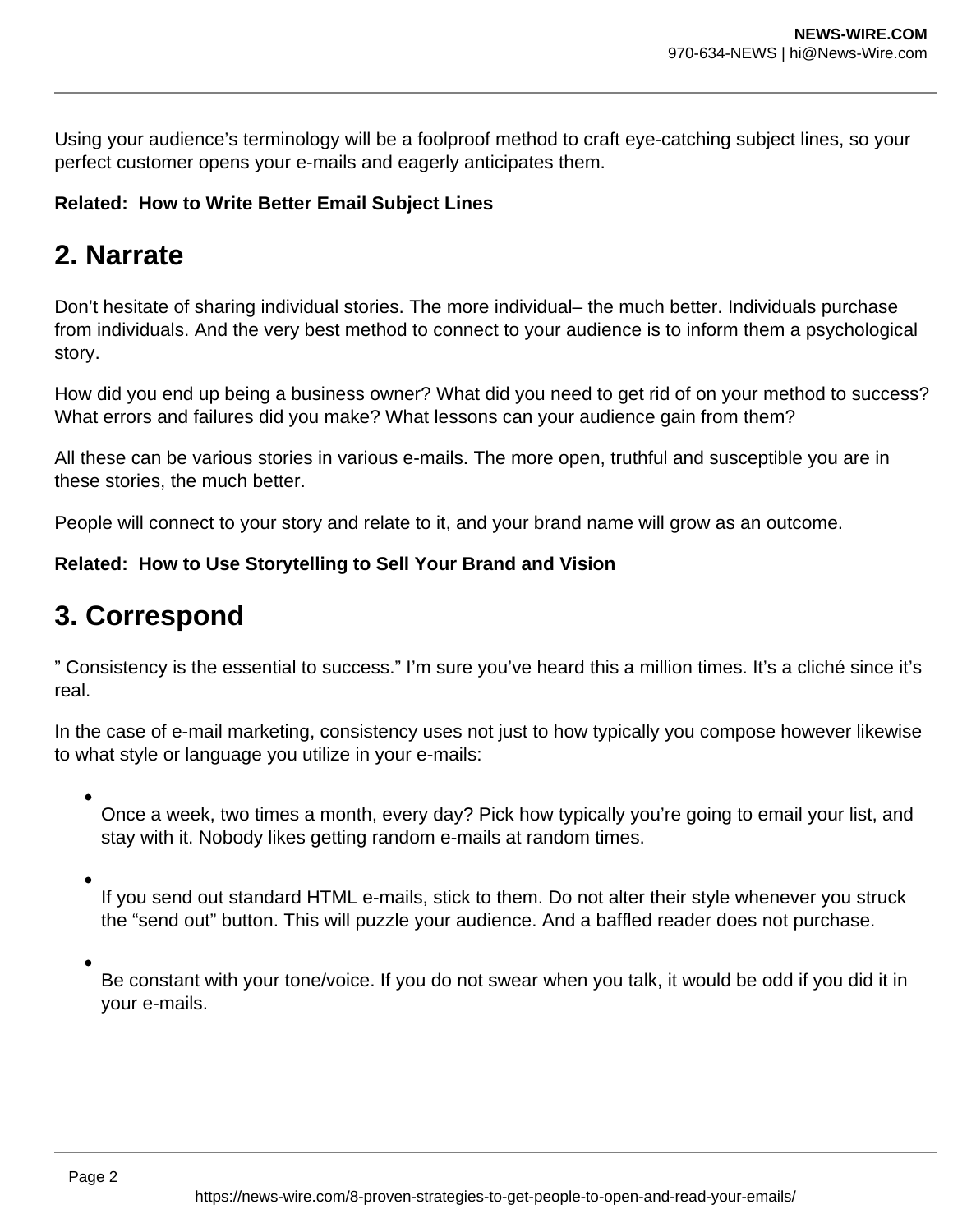#### **Related: Consistency Is King, Queen and All the Aces in the Game of Branding**

### **4. Thank your audience frequently**

Every individual wishes to feel that a brand name treasures its clients. And among the very best methods to reveal appreciation is through e-mails that go straight to your most faithful clients or customers.

Think of it like you're employing a space in their virtual area. Weekly, you're visiting it to share your understanding. To keep your readers engaged and wishing to hear more, reveal them you're grateful for having the chance to "work with" that area. You can do that with a basic e-mail thanking them for taking time out of their day to read your material.

It likewise assists to utilize a friendly and conversational tone in your material. As an outcome, your audience will feel more positive when purchasing from you.

#### **Related: Why Gratitude Is Your Key To Customer Growth and Retention**

### **5. Do not attempt to sound clever**

The simplest method to lose e-mail customers (and eventually, sales) is to sound too clever in your emails. Unless your audience is university teachers, forget the elegant words and the verbose sentences your high-school instructor taught you in the 9th grade. If you truly wish to get in touch with your audience so they end up being customers or clients, you need to talk with them as if you're speaking with a pal.

When you're explaining something to a buddy, you utilize conversational language? Well, the very same uses to your audience. Share your stories and your understanding in a friendly tone and be more friendly. This will assist you construct trust for your brand name.

# **6. Share social evidence**

Social evidence is among the most effective methods to persuade a reader to purchase from you. You can show it in a range of methods. The greatest one is through narrating.

How did a customer of yours conquer their battles thanks to your assistance? Did your services make John lose 20 pounds? Did your training help Mary in landing a higher-paying task? How did your consulting assist an offered business make more sales online?

Don't hesitate to share your wins with your audience. They might be your next success story.

#### **Related: 4 Reasons Why Social Proof Is Essential to Building Your Brand**